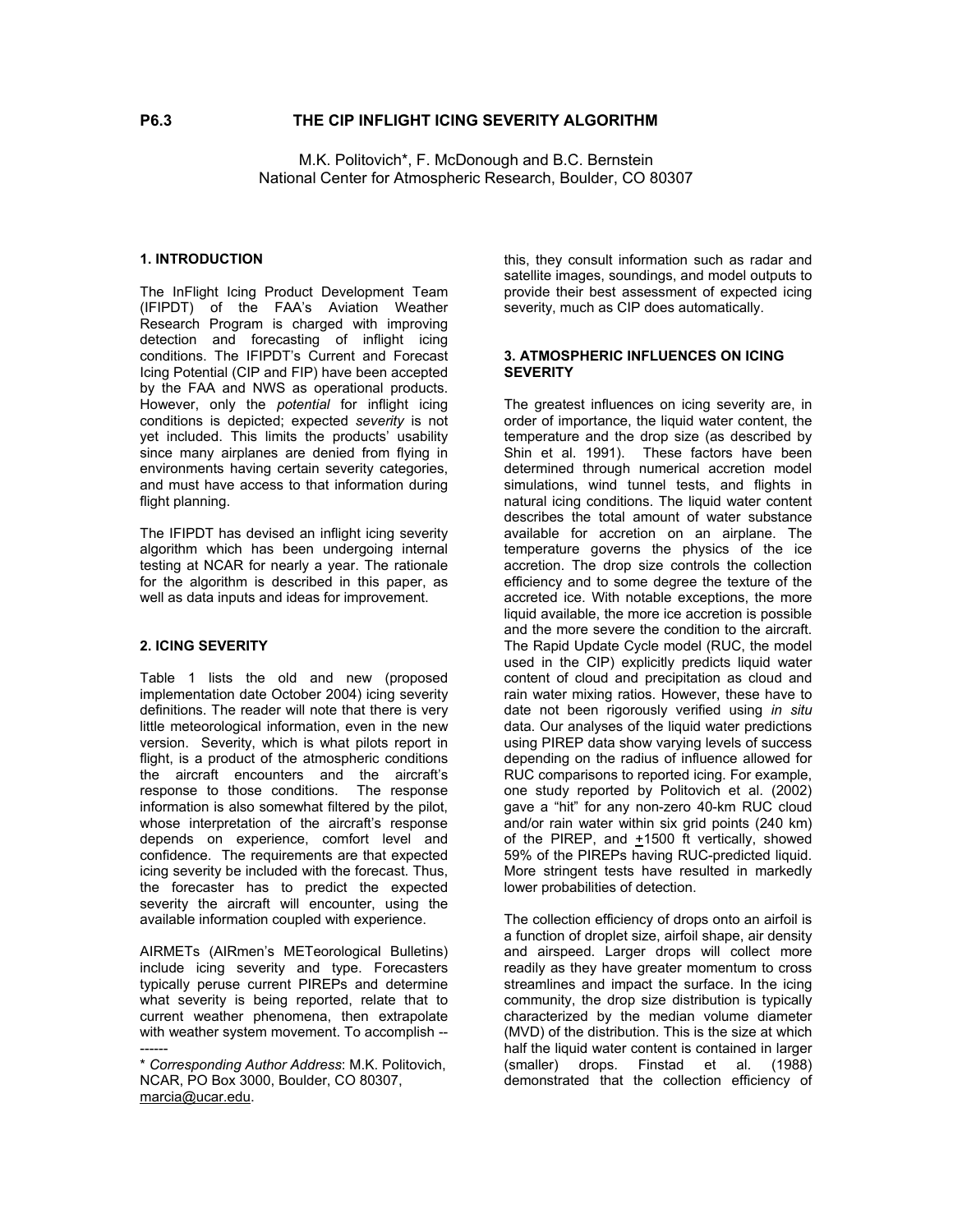| Category | <b>Old Description</b>                                                                                                     | <b>New Description</b>                                                                                                                                                                                                                                                                                                                      |
|----------|----------------------------------------------------------------------------------------------------------------------------|---------------------------------------------------------------------------------------------------------------------------------------------------------------------------------------------------------------------------------------------------------------------------------------------------------------------------------------------|
| Trace    | Ice becomes noticeable. Rate of<br>accumulation is slightly greater<br>than the rate of sublimation.                       | Not used                                                                                                                                                                                                                                                                                                                                    |
| Light    | The rate of ice accumulation may<br>require occasional use of ice<br>protection systems to<br>remove/prevent accumulation. | The rate of ice accumulation requires occasional cycling of ice<br>protection systems to remove/prevent accumulation. A<br>representative accretion rate for reference purposes is 1/4 inch in<br>15 min or more on the outer wing. The pilot should consider<br>exiting the condition as soon as possible.                                 |
| Moderate | The rate of ice accumulation is<br>such that frequent use of ice<br>protection systems is necessary.                       | The rate of ice accumulation requires frequent cycling of ice<br>protection systems to remove/prevent accumulation. A<br>representative accretion rate for reference purposes is 1/4 inch in<br>5 to 15 min on the outer wing. The pilot should consider exiting<br>the condition as soon as possible.                                      |
| Heavy    | Not used --- however, in current<br>operational use, pilots often<br>confuse and report "severe" as<br>"heavy"             | The rate of ice accumulation requires maximum use of the ice<br>protection systems to remove/prevent accumulation. A<br>representative accretion rate for reference purposes is 1/4 inch in<br>less than 5 min on the outer wing. Continuous pilot vigilance is<br>required and immediate exit from the conditions should be<br>considered. |
| Severe   | The rate of ice accumulation is<br>such that ice protection systems<br>fail to remove the accumulation<br>of ice.          | The rate of ice accumulation is such that ice protection systems<br>fail to remove the accumulation of ice and ice accumulates in<br>locations not normally prone to icing, such as areas aft of<br>protected surfaces and areas identified by the manufacturer.<br>Immediate exit from the condition is necessary.                         |

**Table 1: Current and Proposed Icing Severity Definitions** 



*Figure 1: Information flow for the CIP Icing Severity Algorithm. Information from the CIP, RUC and PIREPs is processed from left to right.*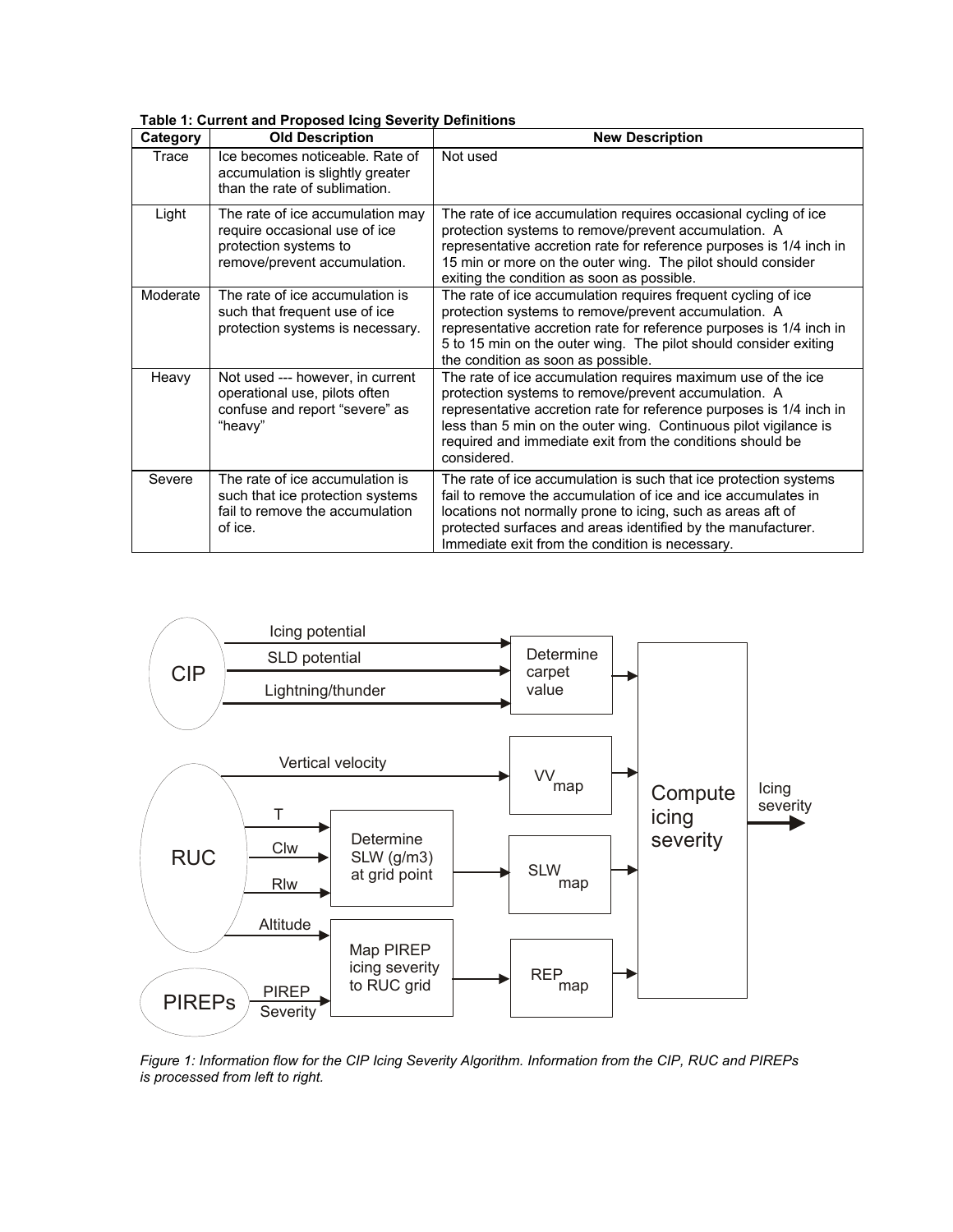typical cloud drop size distributions is well represented by that of the MVD, thus making it very convenient for icing considerations. However, this breaks down when size distributions move far away from Gaussian shapes, such as for drizzle and rain. Summaries of research aircraft measurements by Jeck (1983) and others have demonstrated that in continuous, stratiform clouds, the vast majority (~75% from Jeck's report) of drop MVDs lie between 10 and 20  $\mu$ m; thus an assumption of 15  $\mu$ m for MVD is probably adequate for the CIP severity algorithm for non-drizzle and rain cases.

Temperature is predicted by the RUC and the estimates of accuracy tend to lie in the +/-1-2oC range (Wolff, 2004). The information is most critical near 0oC, where there is a transition between sub-freezing and warm liquid which will not accrete on the airframe.

Drop size is not predicted by the RUC, except in a categorical sense (cloud vs. rain, etc.). It is predicted by some research models but is heavily parameterized and not well verified. For most purposes, a nominal value of 15 µm can be assumed given the climatological data described above. In convective clouds (as indicated by the "turning on" of the convective scheme in the model) a larger drop size could be assumed, such as 17  $\mu$ m. Since this is the third variable in order of significance for icing severity, it is probably not productive to spend a lot of time and effort in calculating it, especially if access to the full drop size distribution is not available.

## **4. THE CIP ICING SEVERITY ALGORITHM**

Armed with this information, the IFIPDT developed an icing algorithm to make best use of current knowledge of the icing process combined with available information. Figure 1 illustrates the information flow. Information is mapped to the underlying 20-km RUC grid. Membership functions are applied to create interest fields, each describing the significance of the information to icing severity. The fields are combined and presented as a final icing severity product.

# *4.1 Underlying Fuzzy Map --- "Carpet" Value*

The CIP Icing Severity Algorithm begins with a floor value assumed from information coming out of the CIP icing potential product. It works on an 8-level scale, with 1=trace icing, 2=trace-light, etc. through 8=severe icing (as in Table 2). Since this is a fuzzy logic algorithm, this fuzzy floor value has been named our "carpet" value and works in this manner:

- If the CIP icing potential >0.05, assume a light icing condition (carpet = 3/8 or 0.375).
- If the CIP SLD potential >0.05, assume a moderate icing condition (carpet = 5/8 or 0.625). If there is deep convection  $$ lightning within 25 km -- a SLD condition is assumed.

SLD areas are included in this severity estimation even though the drop size distributions may violate the 15-µm MVD assumption described above. The SLD areas are still flagged separately in the CIP icing potential output. Product users should still consult the CIP SLD field to check for those conditions.

Membership functions based on liquid water content, vertical velocity and PIREPs are applied to the SLW, vertical velocity and recent PIREPs, then used to adjust the carpet value up or down.

| 8-point<br>scale | <b>INTEREST</b><br>(PIREP) | <b>Meaning</b>  |
|------------------|----------------------------|-----------------|
| -9               | -9                         | No information  |
| 0                | n                          | No icing (null) |
| 1                | 0.125                      | Trace           |
| 2                | 0.25                       | Trace-light     |
| 3                | 0.375                      | Light           |
| 4                | 0.5                        | Light-moderate  |
| 5                | 0.625                      | Moderate        |
| 6                | 0.75                       | Moderate-severe |
| 7                | 0.875                      | Heavy           |
| 8                |                            | Severe          |

#### **Table 2: PIREP Scaling Used in the CIP Icing Severity Algorithm**

## *4.2 Supercooled Liquid Water*

The algorithm takes the model subfreezing cloud and rain water mixing ratios and converts them from g  $g^{-1}$  to g m<sup>-3</sup> as in Table 3 and Fig. 2. The membership function is adapted from thresholds calculated by Politovich (2003) and describe an ice accretion rate-based severity index for a variety of aircraft types. There is no penalty if  $SLW = 0$ , since we have found a significant fraction (at least 40%) of icing PIREPs occur where the RUC has predicted no liquid. Thus, where there is no liquid predicted by the RUC we assume there is no information, not a true lack of liquid water.

| Table 3: INTEREST(SLW) |  |
|------------------------|--|
|------------------------|--|

| SLW (g m <sup><math>\degree</math>)</sup> | <b>SEVFUN(SLW)</b> |
|-------------------------------------------|--------------------|
| < 0.008                                   |                    |
| $0.008 - 0.4$                             | $2.5*$ SI W        |
| >04                                       |                    |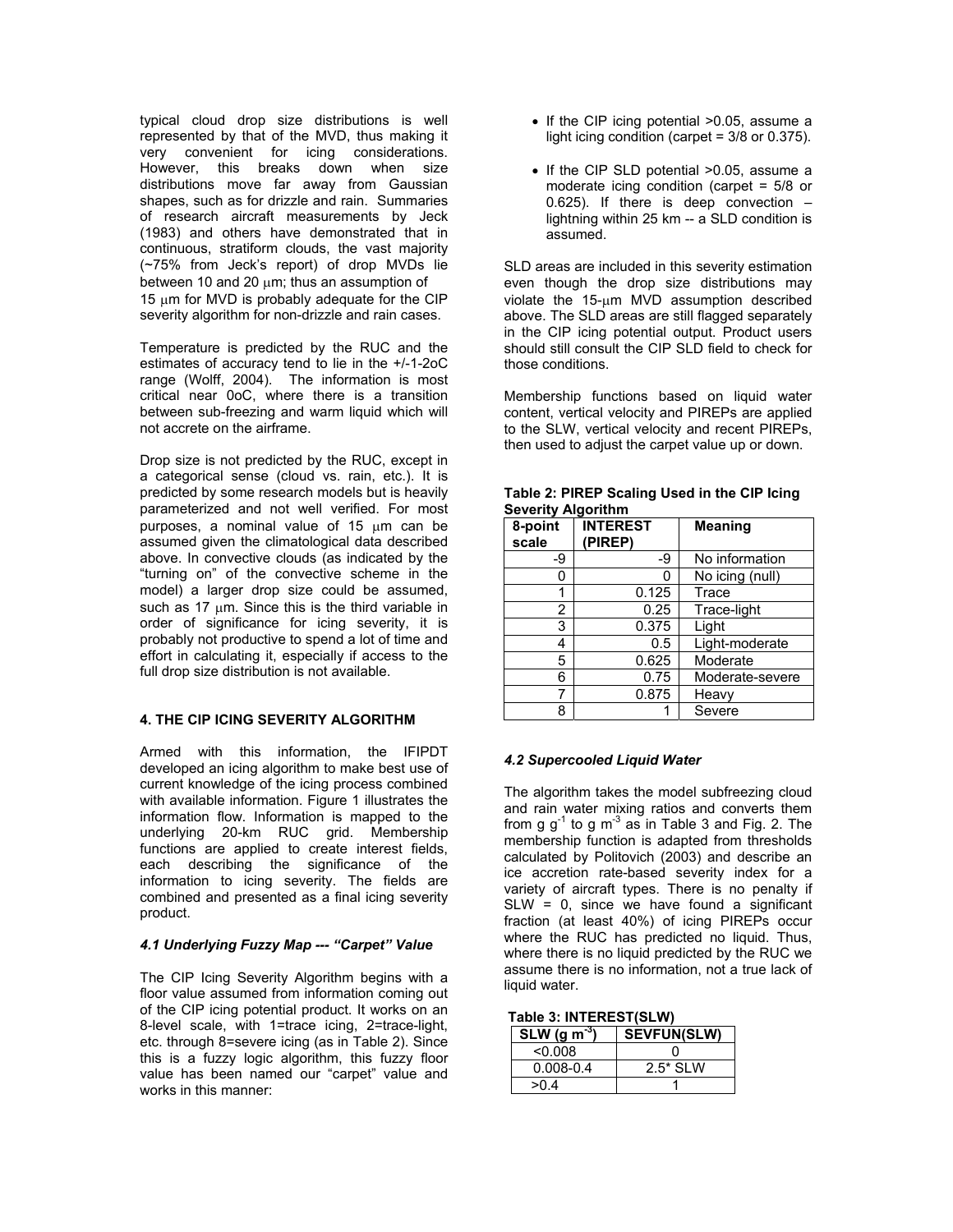

*Figure 2: INTEREST(SLW) -- Supercooled liquid water content membership function for the CIP icing severity algorithm.* 



*Figure 3: INTEREST(VV) – Vertical velocity membership function for the CIP icing severity algorithm.* 

### *4.3 PIREPs*

All icing PIREPs for the hour previous to a CIP run are mapped to the RUC grid. Each PIREP is given an "influence disc" sized  $+1000$  ft vertically with a 100-km radius from the report. Any RUC grid point within that disc is tagged with the PIREP severity given as described above (8-level scale as in Table 2), along with negative reports. The assigned value decreases with distance from the PIREP within that influence disc. For multiple PIREPS in a grid box, the highest severity is assigned. The number of PIREPs in any RUC

grid box is not considered since there are naturally more reports near high traffic areas, thus higher numbers of reports may be related more to air traffic activity than to the atmospheric condition.

#### *4.4 Vertical Velocity*

We assume that rising air has greater potential for producing liquid water, which is reflected in Fig. 3. The RUC microphysics may not correctly partition condensate into liquid or ice, thus, we give a boost to the potential for more liquid, and thus more icing severity, for rising air. This removes the exclusive dependence on the microphysics package. Note that it also does not account for liquid depletion due to ice processes such as preferred deposition or riming; this boosting factor is meant to reflect the potential for production of liquid condensate by rising and cooling air.

### *4.5 Combining Fields*

Each of the three augmenters is given an equal weight of one-third and all are combined numerically as:

ICESEV = f(CARPET, SEVFUN(SLW), SEVFUN(PIREP), SEVFUN(VV))

SEVFUN(SLW) = (1-CARPET)\*INTEREST(SLW) SEVFUN(PIREP) = (INTEREST(PIREP) – CARPET) SEVFUN(VV) = (1-CARPET) \* INTEREST(VV) (for rising air motions) SEVFUN(VV) = CARPET \* VVMAP (for sinking air motions)

ICESEV = CARPET + 1/3(SEVFUN(SLW)

+ 1/3(SEVFUN(PIREP)

+ 1/3(SEVFUN(VV))

The final ICESEV value is scaled 0-1 according to Table 2. Some adjustment may be needed in the final display as a result of verification using PIREPs and research aircraft data. Verification is discussed by Fowler et al. (2004), elsewhere in this conference proceeding.

### *4.6 An Illustrative Example*

Plots of ICEPOT (CIP Icing potential), RUC liquid water content, PIREP interest mapped to the CIP grid, RUC vertical velocity and icing severity (Fig. 4) illustrate the CIP severity algorithm process.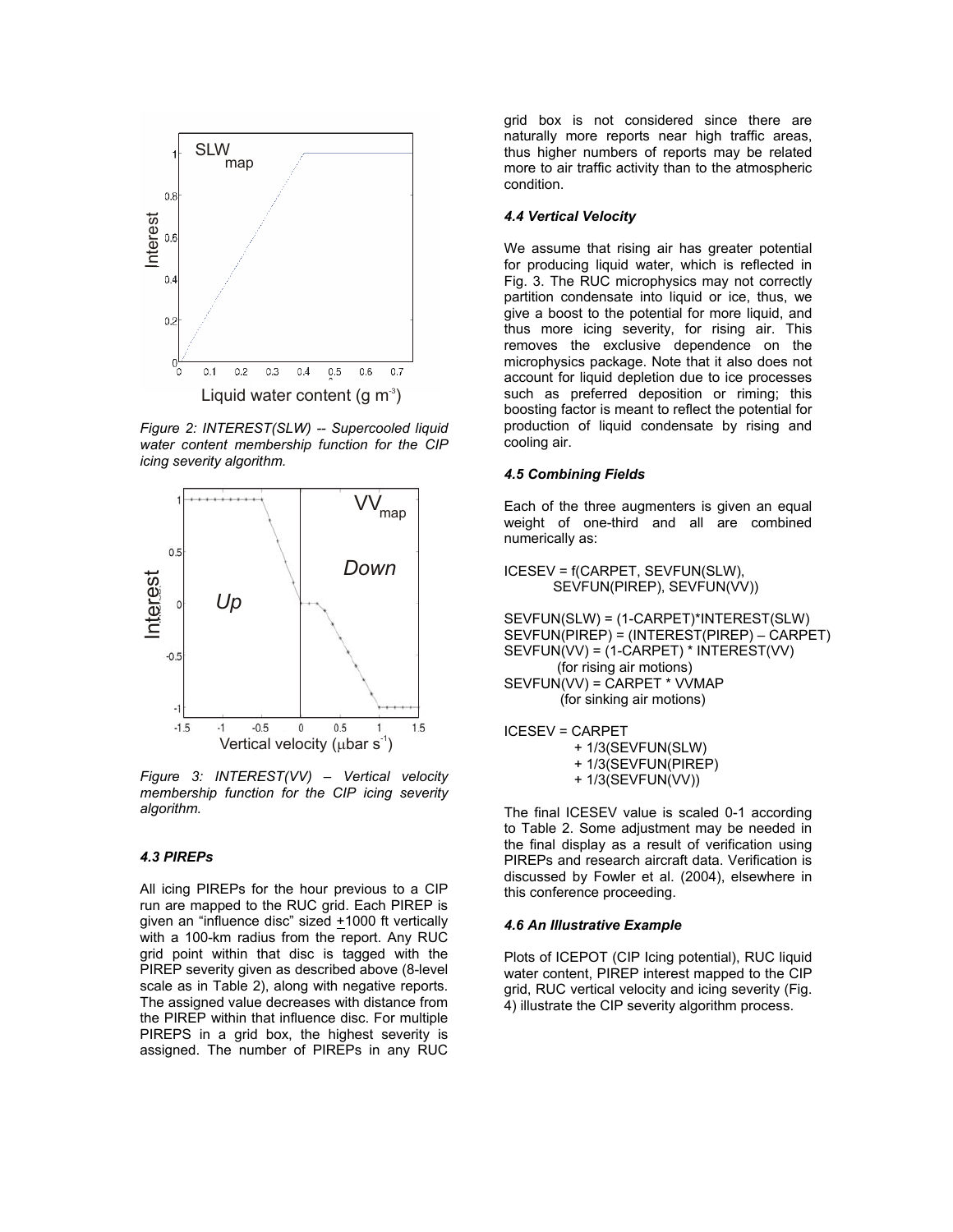

*Figure 4: CIP inputs and outputs for 1900 UTC, 26 February 2004 at 12,000 ft MSL. Numbers on the plots are PIREPs of icing coded as in the scale shown.* ICEPOT *is the CIP-produced icing potential; SLW, PIREPs, and VV are the interest fields for those parameters, and Severity is the final severity algorithm output.*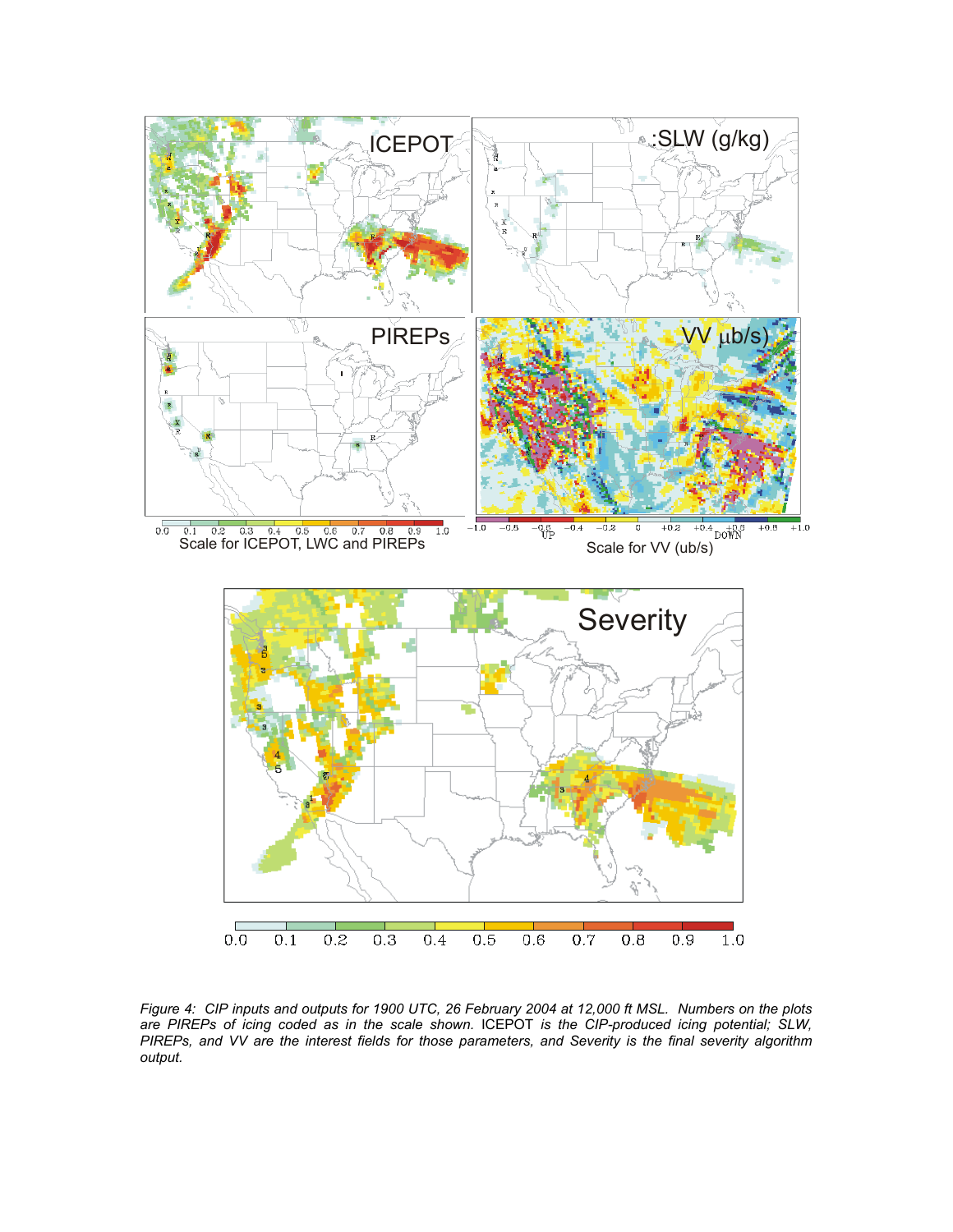The main weather features are in the west and southeast U.S. In the west, a vigorous cold front and associated cloudiness are moving eastward. This creates high icing potential near the front with decreasing potential behind. RUC places liquid water near the front. PIREPs appear near the Pacific coast where there lingering cloudiness in widespread upward-moving air. The severity values were mostly in the  $0.2 - 0.7$  range, which without further calibration represents light to moderate icing.

The weather in the southeastern U.S. features a low pressure center with a warm front moving across the Carolinas, and a cold front extending southward into Florida. This is reflected in the icing potential, liquid water content and vertical velocity fields similar to those associated with the weather in the western U.S. PIREPs appear near the center of the low. Regions of higher severity are more widespread than in the west, particularly ahead of the large-scale lifting around the warm front. Severities there are consistently moderate, surrounded by light-moderate and lower values, with some embedded moderateheavy icing.

### **5. ALTERNATIVE SOLUTIONS**

We have considered alternative solutions listed in Table 4. The reasons for rejecting these approaches is also listed; we believe that given the information now operationally available to the CIP, the severity algorithm described in this paper represents sound physical principles.

## **6. UPGRADES**

While we have implemented an initial severity algorithm, we are considering these upgrades:

*Adjust the carpet value to vary with CIP icing potential values:.* While the CIP icing potential is not severity, much of the information that goes into determining the potential for inflight icing in the CIP algorithm is the same that a forecaster would use for determining severity. This information should be taken advantage of more so than it is at present.

*Enhance use of the RUC microphysics fields:*  Cloud and rainwater mixing ratios are used in the current version; graupel, ice and snow could be used in situations where the condensate appears to be mis-typed. Past studies have shown that nearly all icing PIREPs occur in areas where the RUC predicted *some* form of condensate. More research into values associated with icing should be done first.

|  | Table 4: Alternative Methods for CIP Icing |  |  |  |
|--|--------------------------------------------|--|--|--|
|  | <b>Severity and Reasons for Rejection</b>  |  |  |  |

| <b>Alternative</b>                                                                                                                                                                                                    | <b>Reason for Rejection</b>                                                                                                 |
|-----------------------------------------------------------------------------------------------------------------------------------------------------------------------------------------------------------------------|-----------------------------------------------------------------------------------------------------------------------------|
| Assume all icing<br>depicted by CIP is<br>moderate or greater for<br>some minimum<br>threshold. In terms of<br>POD and volume<br>covered, the CIP<br>likelihood value of 0.15<br>roughly corresponds to<br>an AIRMET. | We can do better with<br>the information we<br>have.                                                                        |
| Just use the RUC LWC<br>as a severity indicator.                                                                                                                                                                      | RUC microphysics<br>parameterizations are<br>still not adequate.                                                            |
| Match CIP/FIP icing<br>areas to the nearest<br>AIRMET and assign<br>severity                                                                                                                                          | Many regions exist with<br>no AIRMETs, plus, this<br>is not in line with future<br>concepts of a fully<br>automated system. |
| Run an internal cloud<br>model that raises<br>parcels from the<br>CIP/FIP-designated<br>base and grows drops<br>adiabatically                                                                                         | Prohibitively expensive<br>in terms of time:<br>current simplified<br>methods are<br>inadequate.                            |

*Better treatment of SLD areas*: Results of performance analyses from flights in natural icing conditions suggests that a combination of the presence of SLD and certain thresholds of SLW content are those posing the greatest hazards (Politovich, 1989; Miller et al., 1998). When RUC microphysics are improved, a different severity index incorporating predicted SLW content could be combined with the SLD potential to predict severity in those areas separately. This would have the advantage of providing additional guidance if new icing certification envelopes including SLD are adopted by the FAA.

*Incorporate additional parameters:* Cloud base temperature and cloud depth are two candidates; these are intermediate products created within CIP. Intermittency of clouds and cloud type could be added; incorporation of these algorithms which are currently used by the convective weather PDT is being considered.

## **7. SUMMARY**

The CIP icing severity algorithm was designed to take advantage of current knowledge of the factors controlling severity of icing along with available information on the atmospheric condition. This product is a response to user needs and should be helpful to aviation decision makers from meteorologists to pilots.